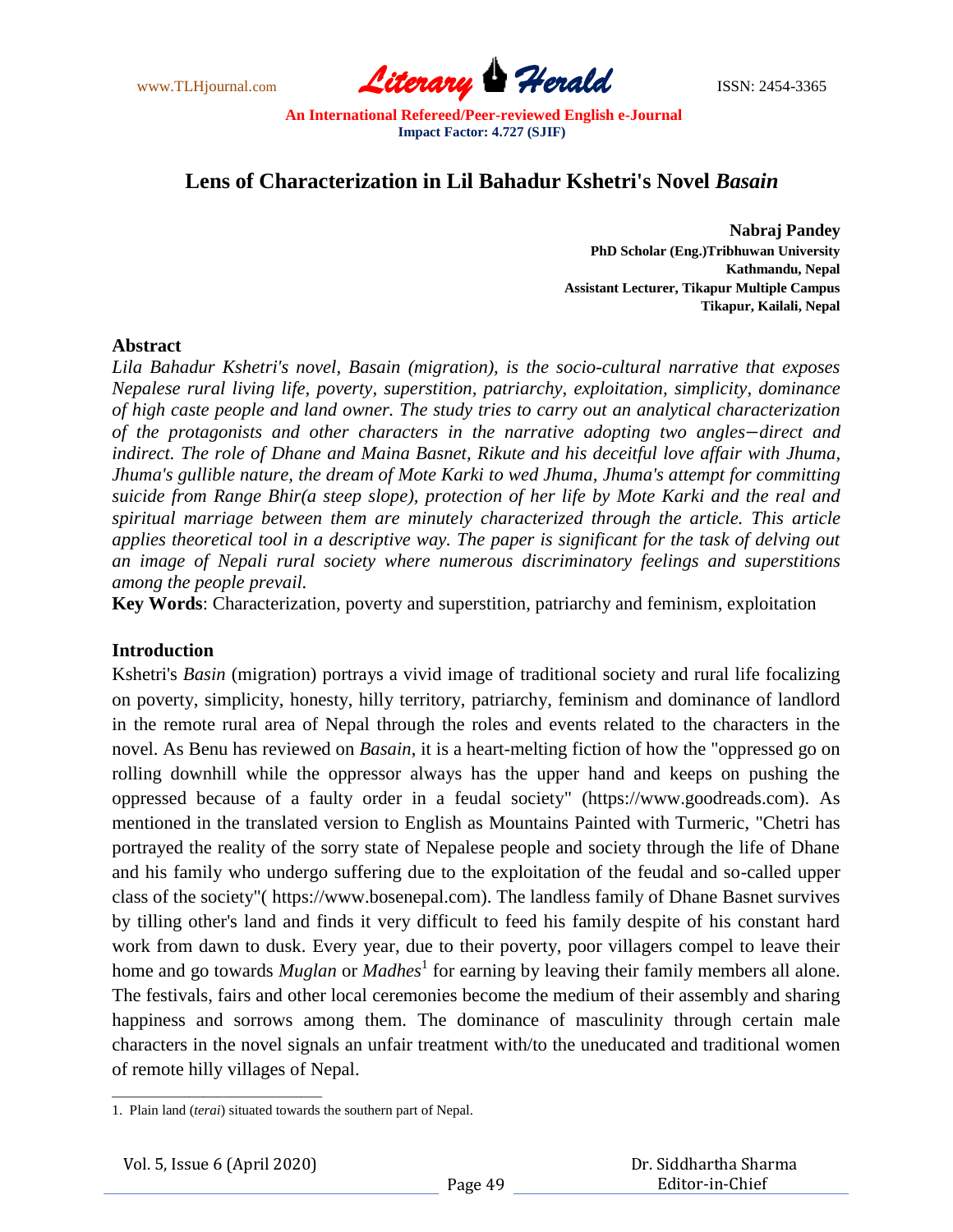

The language, basically used by the characters in the novel belongs to the far-eastern part of Nepal—Dhankuta, Taplejung, Bhojpur, and others and Dhane becomes the representative protagonist. The layer of misfortunes in Dhane's poor farming life and his obligation to leave his birthplace with his breast-feeding baby connotes the climax of poverty of the remote hilly villages. The attempts of committing suicide after being cheated by the tricky and deceiving chap Rikute-the *Lahure*<sup>2</sup>-denote an unfair patriarchal socio-treatment to women. Similarly, the attitude of Baidar, Nande , Mukhiya, the landowners and others in the novel show discriminating racial atmosphere. Mote Karki and his liberal attitude measure the level of his honesty, humanity and dynamism. However, *Basain* and the selection of the aforementioned characters by Kshetri equally balance the direct and indirect roles to harmonize proper characterization. "Most of the characters in the novel are submissive towards the destiny, accepting all kinds of sorrows, injustice and exploitation'' (web). So, the objective of the study is to accomplish a critical characterization of the protagonists evoking the aforementioned problems in indirect and direct way. Although, the author might seem to believe more in fate, Lil Bahadur Chetri has done justice in describing the state of the people and the society during the time in his novel *Basain* .

## **Methodology**

The research paper, as the nature of all literary researches, is a library adventure. The accumulation of primary and secondary sources has been followed by a close reading and analysis applying the theoretical angles of characterization: direct and indirect. Direct characterization, as its name, characterizes the roles of characters in straightforward and less implied way. In such characterization, author directly shows the real physical, mental and social abilities and traits. On the other hand, indirect characterization is contiguous and more implied in which author tells how the characters speak, think, behave and how the reaction of other characters exists on them.

# **Characterization**

## **Dhane Basnet**

Dhane Basnet is the protagonist in the novel. He is a poor farmer of 25 years old. He has a small family of four members. The landless Dhane survives by tilling land owner's land in his village. His wife Maina and Sister Jhumawati honestly support and involve in his grief. His three year's baby son is the means of his working inspiration. His life is full of struggle, complexity and scarcity. So he is the victim of poverty. He always becomes worried about running his livelihood. He is badly trapped in the web of debt. The destiny, too, seems to be against his family as anything he attempts, he fails in it. He takes loan from a local money lender with the hope of paying it back once the harvest is good but he cannot pay it instead the amount keeps on multiplying with high interest rate.

\_\_\_\_\_\_\_\_\_\_\_\_\_\_\_\_\_\_\_\_\_\_\_\_\_\_\_

<sup>2.</sup> A Nepali citizen recruited as an Indian soldier.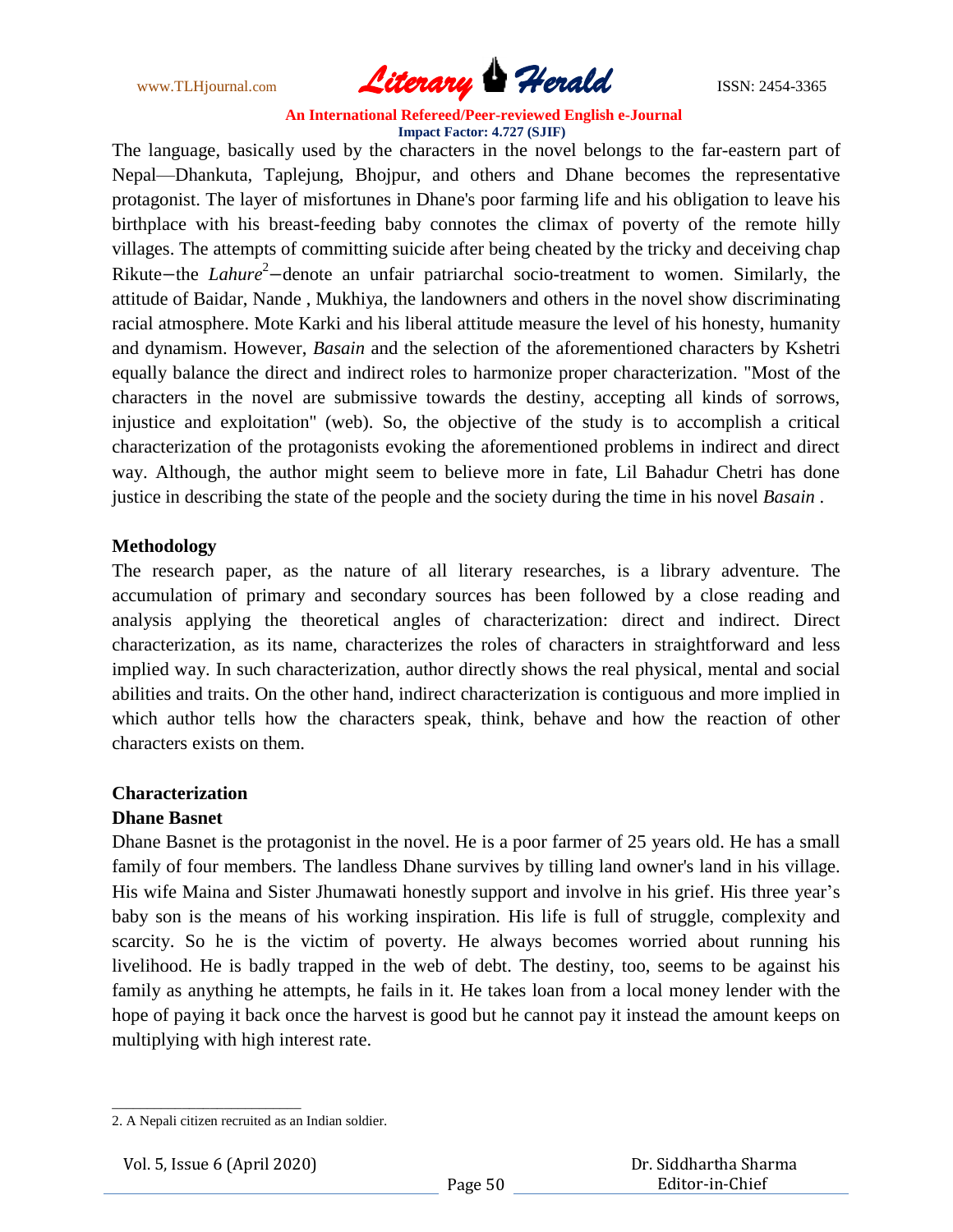

Such background information or 'direct' characterization in such socio-cultural novel gives less implied characteristic role but "introduces a character with an enumeration of character traits as well as to outward appearance" (Luc\_Herman and Bart \_Vervaeck, 67). So, in this view, Dhane Basnet is warm and honest farmer though his casual problems and misfortunes make him a liar to the landlord of his village. He is a bold and a good husband to Maina and a good brother to Jhuma but poverty setbacks him to prove his responsibility for them. His fearlessness and boldness convey the sense of 'Kshetrism<sup>3</sup>. He is not miser and selfish but hard worker.

The chronicles of his scarcities coming layer after layer weaken his working efficiency. But he never bootlicks and sells his morality to the landlords though he has to leave his birth place for ever. Nande (the minor character) replies to the questions of Dhane in a dominating way as, "What for turn and take, Owner's land, owner's cannel. Other gets turn after being filled owner's land" [*ke ko palo ra paincho, sahu ko khet, sahuko kulo.sahu ko khet bhariya pachi aruko palo*], This makes Dhane furious and he continues strongly in debating with him and ultimately slaps Nande by his cheek saying "You naughty, you dominate me as your might, you servant?" [*terima bajiya, ta jasta bhatuwale malai je man lagyo sohi bhanne?*] (16). Similarly, these lines−"Keep luggage ready now. We should walk at/by dawn tomorrow. I do not want to stay any more in this hell" [*Kumlo kuturo ahile kasi rakha. bholi rimrim ujelo hu˜dai hidnu parchha. es papi thauma aba katti basna man chaina.*] (59). prove his character of boldness. This type of characterization of Dhane in *Basain* is 'direct' and has straightforward and strategic information that is clarified as, "direct characterizations belong to the most straightforward strategies to inform the reader, but they can easily be used to send the reader in the wrong direction" (Luc\_Herman and Bart \_Vervaeck, 79).

Through the role of Dhane, indirect or implied characterization which "work with elements that are contiguous with the character "(Chambers, 20), show actions, for instance, often follow naturally from his identity. It is Kshetri's cleverness to highlight both literal and figurative characterization. Dhane can be symbolized as 'poverty', 'masculinity' and 'patriarchy'. Dhane is 'indirectly analogous' to poor farmers who are compelled to lead sorrowful life. "Poverty, scarcity and plights of misfortune in narrative deliver common human pathos through certain characters," (Joseph Jr, 30). In the novel, the way Dhane leads and struggle with his life is indirectly interpreted. The novelist as Joseph wants to deliver the pervasive poverty that is lasted in remote and back-warded villages in Nepal. There are many persons like 'Dhanes' in our rural areas who are married, poor and obliged to abandon their home and land due to being the victim of poverty. The lines in the novel that relay the common poverty of the farmers like Dhane are:

As much as the date of promise to pay the debt came near, he became worried and due to not having money. He asked for loan with many owners, he entreated and

\_\_\_\_\_\_\_\_\_\_\_\_\_\_\_\_\_\_\_\_\_\_\_\_\_\_\_\_

<sup>3.</sup> Feeling of being a member of courageous (*kshetri*) caste in Nepal.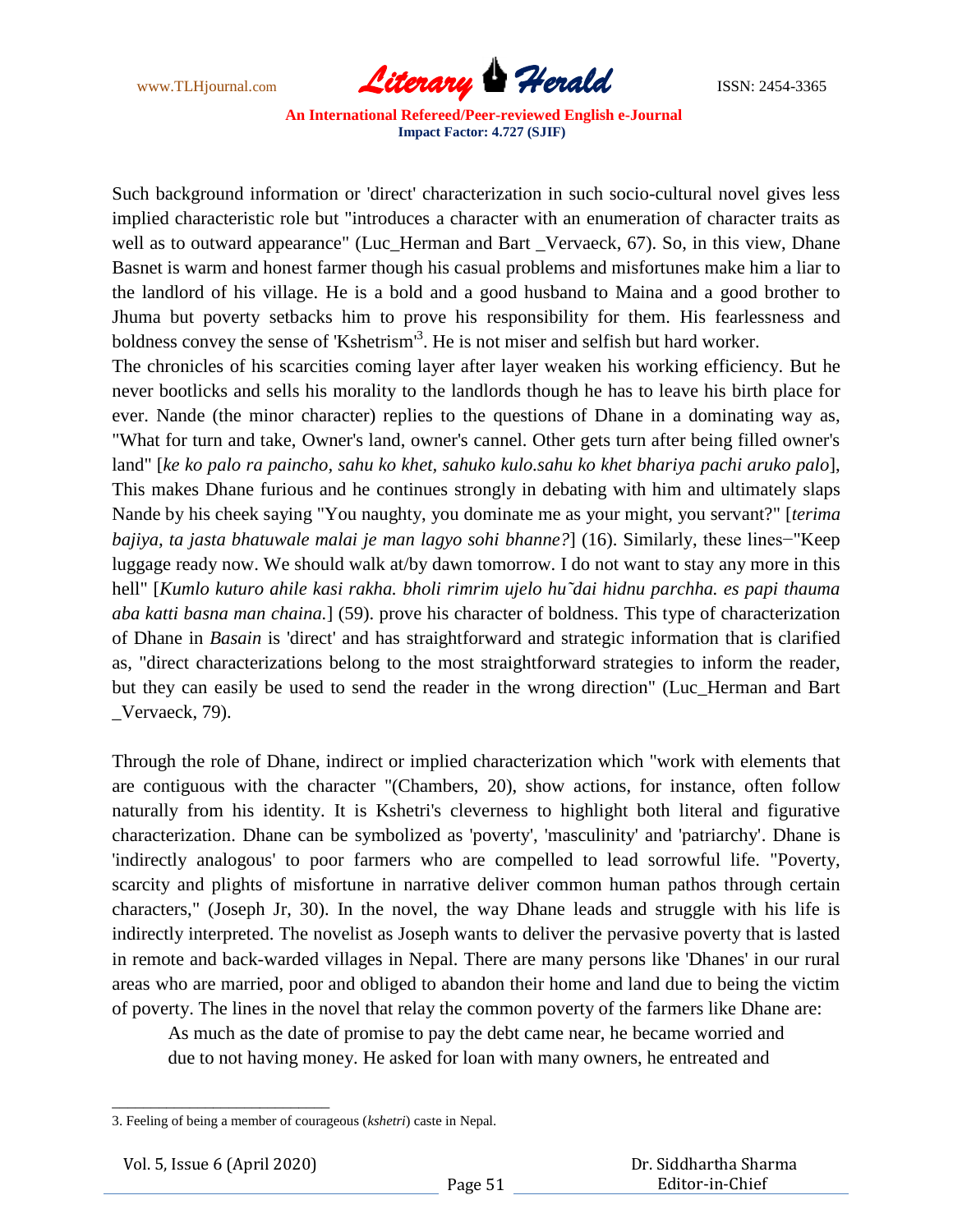

bowed his head in front of many owners but all became vain. He confirmed that leaving home and land was the remedy for the solution. [*Bhaka jati jati najik authyo, teti teti rupaya ko chintama u baykul hundai janthyo.dhera sanga rin khojyo, sahuharusita hat jodyo, tara sagarbata taro khasne asama nanile hat thape jatikai bhaeo.nidan sagharbari nachade upae chaina bhanne nischae garyo.*] (57)

Dhane is a male. He has a baby son. His wife Maina and Sister Jhuma never go to different owners for getting loan. All such external and difficult responsibility is up on his head. He can't send his wife and sister for external work because he can't go beyond the social and cultural norms. Though he loves his wife and sister very much, he expects more respected language and obedience from them. This type of role in this novel shows so-called long term rooted masculinity and patriarchy of Nepalese society. This patriarchal ideology that Kshetri has clued in the narrative *Basai* is, as Terry Eagleton asserts, "fundamentally a matter of fearing and denouncing, reverencing and reviling, all of which then sometimes gets coded into a discourse which looks as though it is describing the way things actually are"(Qtd in Green and Lebihan, 132).The creation of fear in the novel is to foreground psychological control of women which becomes always dedicated in favor of their husbands. Maina fears with male-dominated society and the system. She always waits for her husband's meal, massages his legs, works with Jhuma, cooks and becomes an honest house wife. She makes Dhane happy. These are the feature of patriarchy. The lines uttered by Dhane as

Dhane intensively looked on the shirt of his baby son. It was torn by the sleeves. He became angry with Maina for not informing that. She could repair that herself, couldn't she? The shirt of the baby has torn over in such winter, why didn't you remind [*Dhanele ekchhin chhorako bhotoma gaur garera heryo, jo kum ma dubai patti* pateko *thio. Ahilesamma usko tetapatti dhyan gayeko thiena. uslai Maina prati ris uthyo, "kina ahile amma chhorako bhotoko kura bhanina? teti dui thauma fateko afai talidina pani sakthi usle"."yo siretoma balak ko bhoto ko yo gati chha, eso bhoto fatyo bhanera samjhaunu ta parchha*!"] (26),

embody the patriarchal image**s** of our society.

## **Maina and Jhuma**

Maina and Jhuma are women protagonists in the novel. Maina is an honest woman, obedient wife of Dhane Basnet and a responsible mother of a baby son. According to Focault, "a married woman, who begets a male child, becomes the symbol of goddess in traditional and male dominated society" (52). She is a laborious house wife. She never shows her personal pain to her husband. She is innocent. She is very much worried about loan and her poverty. She can't easily leave her home and land. She cries a lot. Jhuma loves and respects Maina as her own mother. She has come to the age of marriage and Dahne is struggling hard to find a suitable groom for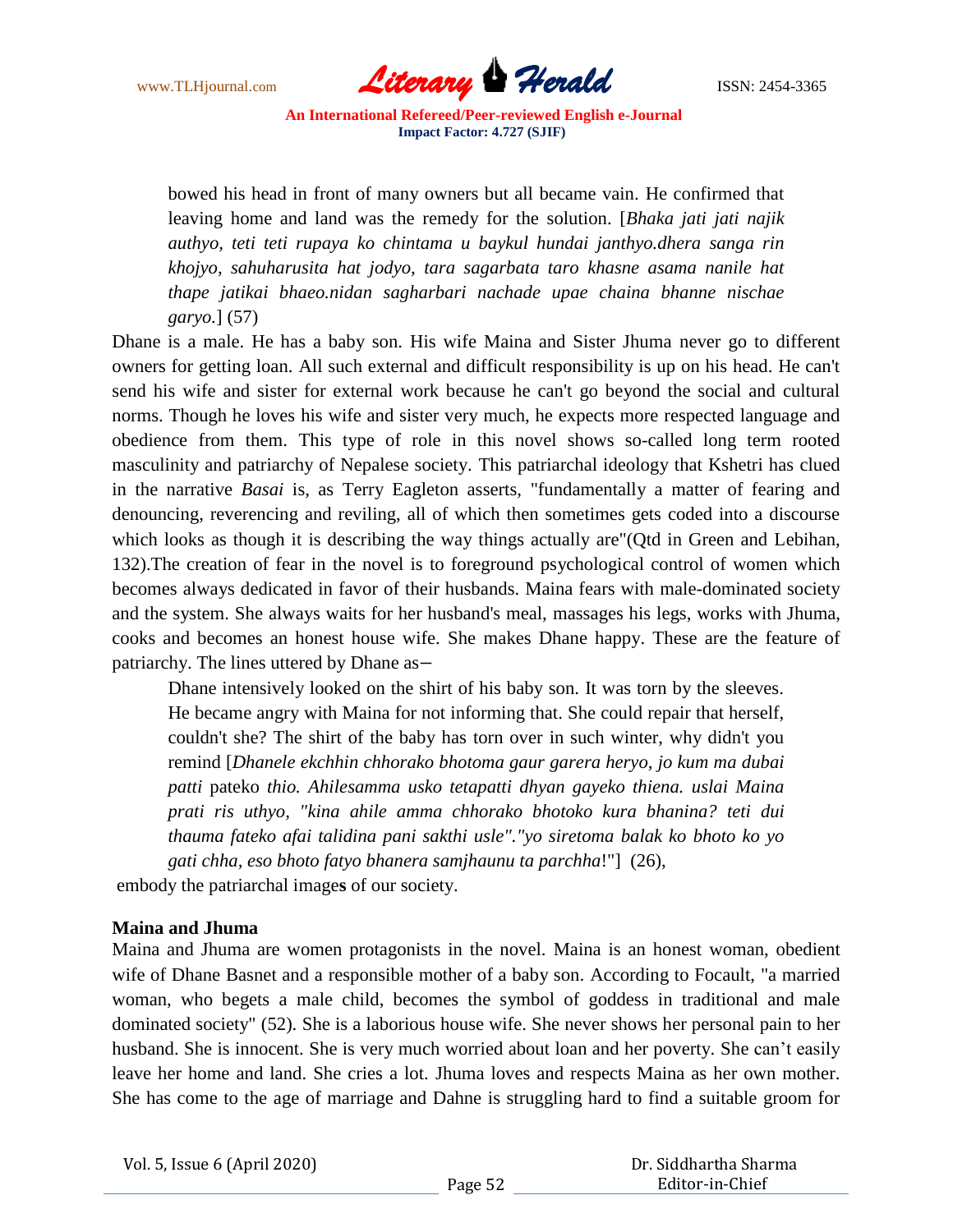

her. She helps Maina in her work. Jhuma is beautiful and liked by many males in the villages. She has certain friends with whom Jhuma shares her secrecy. Both Maina and Dhane want to preserve her chastity before her marriage. But the flood of Jhuma's youth is badly led by the male character Rikute. He stings Jhuma finishing her virginity and impregnates her. Her secrecy becomes public and she gets rejection from her Brother- Dhane, sister-in –law- Maina and from the whole society as well. Rikute, the deceit, compels her even to plan for suicide. Her brother fears in breaking the rule of society by her. Such direct role of Maina and Jhuma don't provide a true and real picture of our society.

Jhuma and Maina are metaphorically and indirectly interpreted. They signal 'women exploitation' in Patriarchal society. Due to the power given to male in patriarchal society (Hindu), women are forced to be honest, obedient, domestic, beautiful and pure forever but they can't say no. The extracted lines as, "power is what says 'no', but Hindu woman can't say 'no'(Foucault, 139), characterize Kshetri's novel even from feministic point of view too. The lines in the novel overplay male atrocities upon women kinds as "I can't forget you, Jhuma! Jhuma's left hand was tied up within Rikute's hands. Jhuma tried to escape from him but Rikute hugged her tightly .........all her chastity destroyed within a short moment" [*Kehi gare pani bhulna sakinna Jhuma! Jhuma ko baya hat Rikute ko dubai hatma thio. Jhumale chhutaune praytna gari, rikutele jhan balio gari samatyo.......sabai sarbanas.*] (42). "I'm so lucky to get you as my wife though I'm poor" [*Ta jasti joi paune garib bhaya pani ma bhagyaman hu.*] (14)*.* Now, you don't have any way for living....." [*Aba timile marnu sibaye aru bato chhaina* ] (p. 46). "We should stop water from Dhane's hand. We don't know who impregnate her" [*Dhane ko pani banda garnu parchha. kasko ho ke ho*] (p 52).

Foucault aptly says that "relations of power are interwoven with other kinds of relations" (145). So through the women characters 'Maina' and 'Jhuma', Kshetri not only uproots the ideology of male-centrism from our society but also tries to empower women.

## **Mote Karki**

Another protagonist of the novel is Mote Karki. He is fat with a big belly. So he is known as Mote Karki. He is sociable, generous and co-operative. He rears goats and sells them. He is alone but loves Jhuma from his heart. He is a male without having too much conservative attitude of traditional society. He is dynamic and stands on behalf of feministic ideology. He brings change in the society. He protects Jhuma's life and adopts her in spite of the fact that she was rejected from the patriarchal society.

Karki told Jhuma by staying near her side- no one can die before his/her time.......I have committed a sin. Don't say so. But you are goddess to me. You haven't done any sin, dear! The baby you beget will be my child. You will be my wife [*Karki pani chheuma bastai bhanyo- din nasaki marchhu bhanera ka painchha ra ni tesai? ma pataki hu...Yo timi bhanchheu nai, mera lekha ta timi debi saman* 

Vol. 5, Issue 6 (April 2020)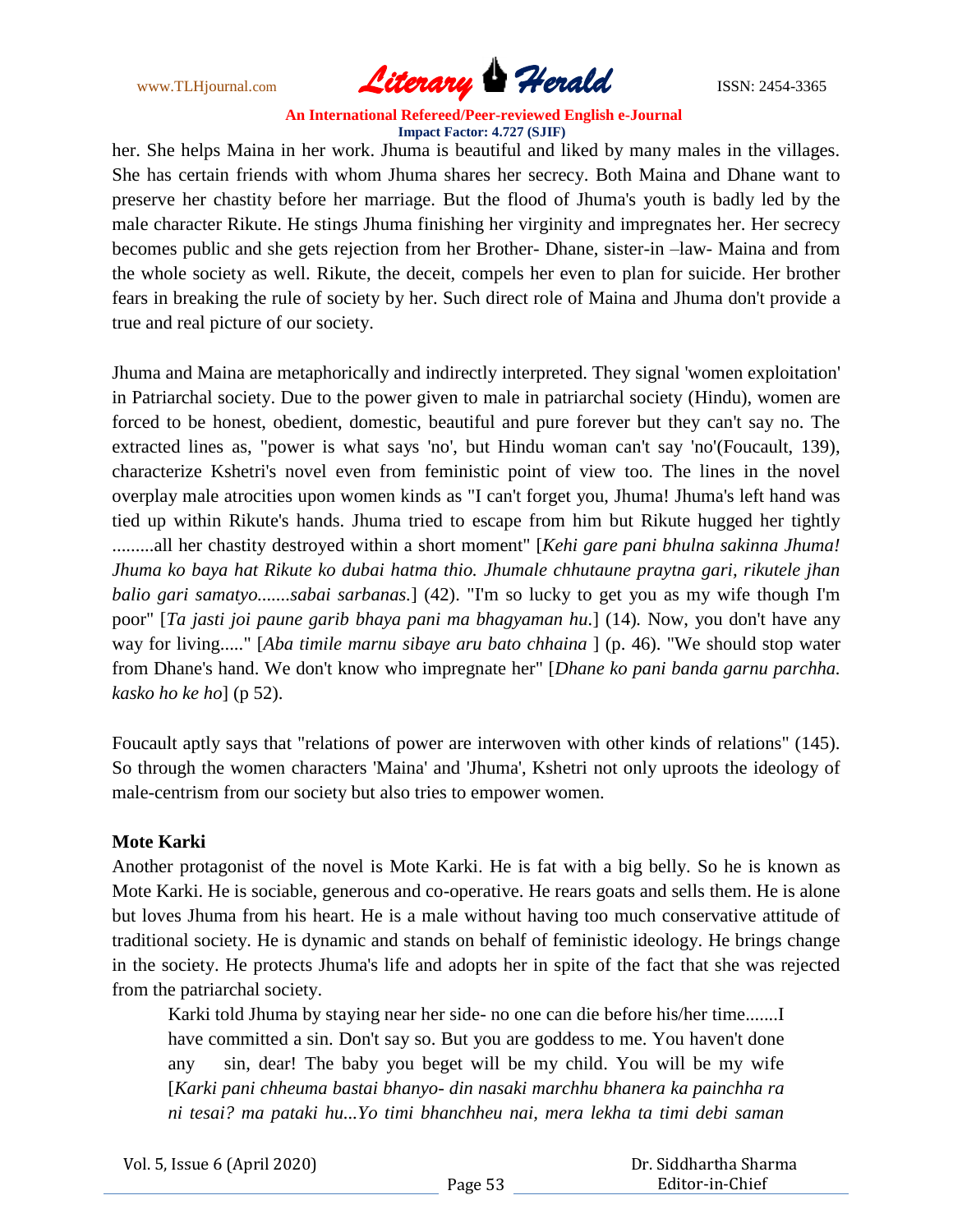

*chheu. timro kehi pap chhaina kanchhi! timibata bhaeko jaejanma mero santan hunchha.timi meri bhaera basne chheu*] (54-55).

These lines uttered by Mote Karki above prove the revolutionary and progressive tone with feministic sensibility. This can be appropriate to the saying, "it does not mean that until women's writings, question of gender, and feminist points of view are considered, it will be impossible even to know the deficiencies of narratology" (Lanser, 199). To remove deficiencies from his novel and to uplift women from the exploitation of male-dominated society, Kshetri talks of feminism through the progressive and dynamic character Mote Karki who easily adopts pregnant Jhuma as his wife. So Mote Karki and Jhuma can be characterized as the symbol of revolution, feminism, and social dynamism from indirect or implied point of view.

# **Other minor characters**

Leute (the *Damai*<sup>4</sup>), Baidar (the *Bahun*<sup>5</sup>), Nande and Mukhiya are the minor characters in the novel. All of them are rich. But from indirect and analogical characterization, they are the figures for racism and possess exploiting nature. No matter, Leute is rich but he is from lower caste and has inferiority complex. He uses the words "*jadau saab*<sup>6</sup>" (p.4) to respect Dhane and others. According to Lanser, "racial injustice grows well in classical society and it is narrative which revolts against it through the selection of similar characters" (Lanser, 1995).

Baidar is one of the local money lenders. He lends money to the poor villagers like Dhane in high interest although he is Brahimin. When Dhane fails to pay back Baidar's money as promised principle and interest, he forcefully takes away cattle from Dhane's shed. The reference, "ultimately the bad time came when Baidar untied the rope from the neck of the cattle. Two shepherds of Baidar began to chase them. Maina ran into the house with tear…….Dhane silently stood" [*akhir tyo ghadi ayo, jaba baidarle bastuko galabata damlo panchhaye. Baidarka duijana gothala bastu khedna thale. Maina ashu thamna nasakera ghar bhitra daguri….Dhane chupchap ubhi rahyo*.] (13) proves that Baidar is the exploiter beyond any humanity at all.

Nande Dhakal is another money-lender (owner) for Dhane who has also similar nature to Baidar. "Nande became ready to provide his land and some money to Dhane for buying oxen and running his household expenses by mortgaging his field and kitchen garden" [*Nandele dhanelai khet dine bhayo, sathai goru kinna ra ghar kharcha chalauna rupiya samet dhaneko khet ra bari dik rakhera dina raji bhayo*.] (30).The aforementioned reference related to Nande Dhakal foregrounds the exploiting nature of Nande. Mukhiya is the local judge but he irrigates injustice. Mukhiya's expression as "*Jetha* ! Why are turning into deaf year in returning the owner's money? Return both principle and interest to Baidar, right now.

\_\_\_\_\_\_\_\_\_\_\_\_\_\_\_\_\_\_\_\_\_\_\_\_\_\_\_\_\_\_\_\_\_\_

<sup>4.</sup> Discriminatory term to address tailor as lower caste in Nepal

<sup>5.</sup> Upper caste, which worships in temples and perform Vedic rituals in Nepal

<sup>6.</sup> Phrase to greet and respect to the person of upper caste by a lower caste person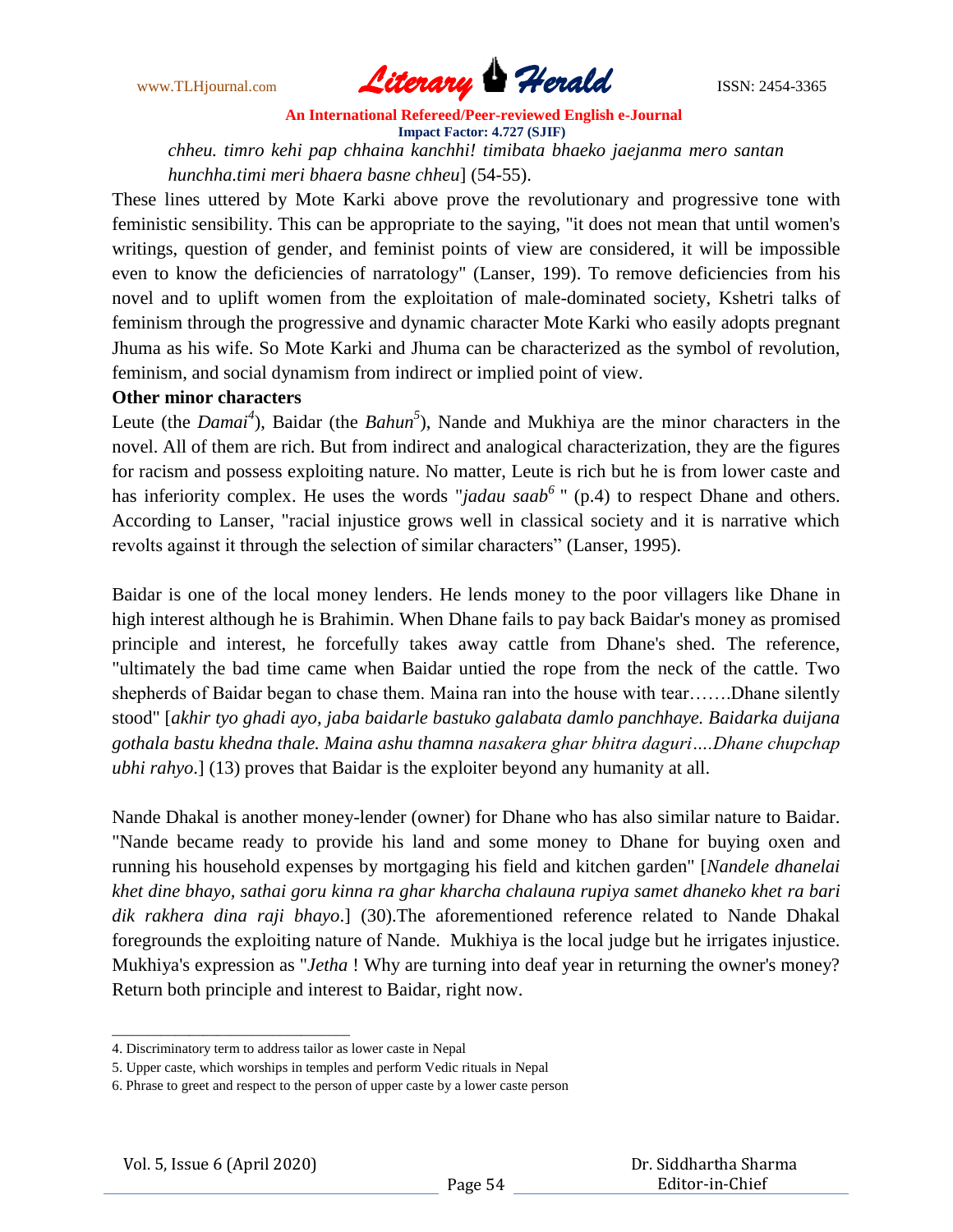

Otherwise, as you have signed in bond, your shed is going to be empty" [*Jetha ! chainebhanda sahuko mal lyaera kehi pattai nagarera kasari huncha ra? Baidarsabko chainebhanda rupiya byaj samet ahile ganide; nab ha ta chaine bhandekhi tamasuk bamojim tero goth rittine bhota*,] ( 24) seems no lawful. Here, through Leute, Baidar, Nande Dhakal and Mukhiya, Kshetri tries to criticize racism, and exploiting nature of so called rich persons of the contemporary Nepalese society.

## **Conclusion**

*Basain,* Kshetri's socio cultural novel covers a series of narratives through the characterization of the protagonists-Dhane Basnet, Maina, Jhuma, Rikute, Mote Karki and the other minor characters like Leute, Baidar, Nande and Mukhiya. The novelist seems more concentration on delving out the real and struggling scene of back-warded hilly villages of Nepal. The novel indirectly does the surgery of patriarchy, superstition, feminism and poverty that prevails in any traditional villages through the characters as mentioned in the novel. *Basain* also tries to talk on behalf of dynamic revolution for modifying the remote and traditional rural society. However, multiple characteristics roles of the characters in the novel create a problem while characterizing. As Herman and Vervaeck, "two supposedly distinct characters may resemble each other in so many ways that one could still speak of identification or blending"(Herman and Vervaeck, 80). Such blending roles and few clues related to the characters in the novel make the study complex. Anyway, from the above discussion, it is clear that *Basain* foregrounds the long lasting superstition, exploitation, racism, patriarchy and poverty of rural lives.

The paper is significant for the contribution of exposing such aforementioned rooted problems of Nepalese rural life in the novel so as to inform and sensitize both national and international readers. The expected finding from the above discussion is that Kshetri's *Basain* encourages an effective opening for the readers into modes of relation with the characters in the novel inflicting their socio-cultural life style and traumatic rural background to dig out and publicize all sort of prevailed exploitations and discriminations from the rural area of Nepal.

## **References**

- Bennuu, Benu. "Review on *Basain*". *Mountains Painted with Turmeric*, 3:1(2019). Retrieved from<https://www.goodreads.com/book/show/18215326-basai>
- Chambers, Ross. *A Rhetorical Grammar, or Course of Lessons in Elocution.* London, Facsimile Edition, Menston, Yorkshire: Scolar Press, 1971.
- Champman, Mathew. *Narrative Fiction: Contemporary Poetics*. London and New York: Routledge, 1983.
- Foucault, Michael. *Power/Knowledge: Selected interviews and Other Writings*. Ed. Colin Gordon. NewYork: Pantheon Books, 1999.
- Eagleton, Terry. *Critical Theory and Practice: A Course Book*. London: Routledge, 2011. Joseph, Jr. *Keywords: A Vocabulary of Culture and Society.* London: Fontana, 1976.

Vol. 5, Issue 6 (April 2020)

 Dr. Siddhartha Sharma Editor-in-Chief